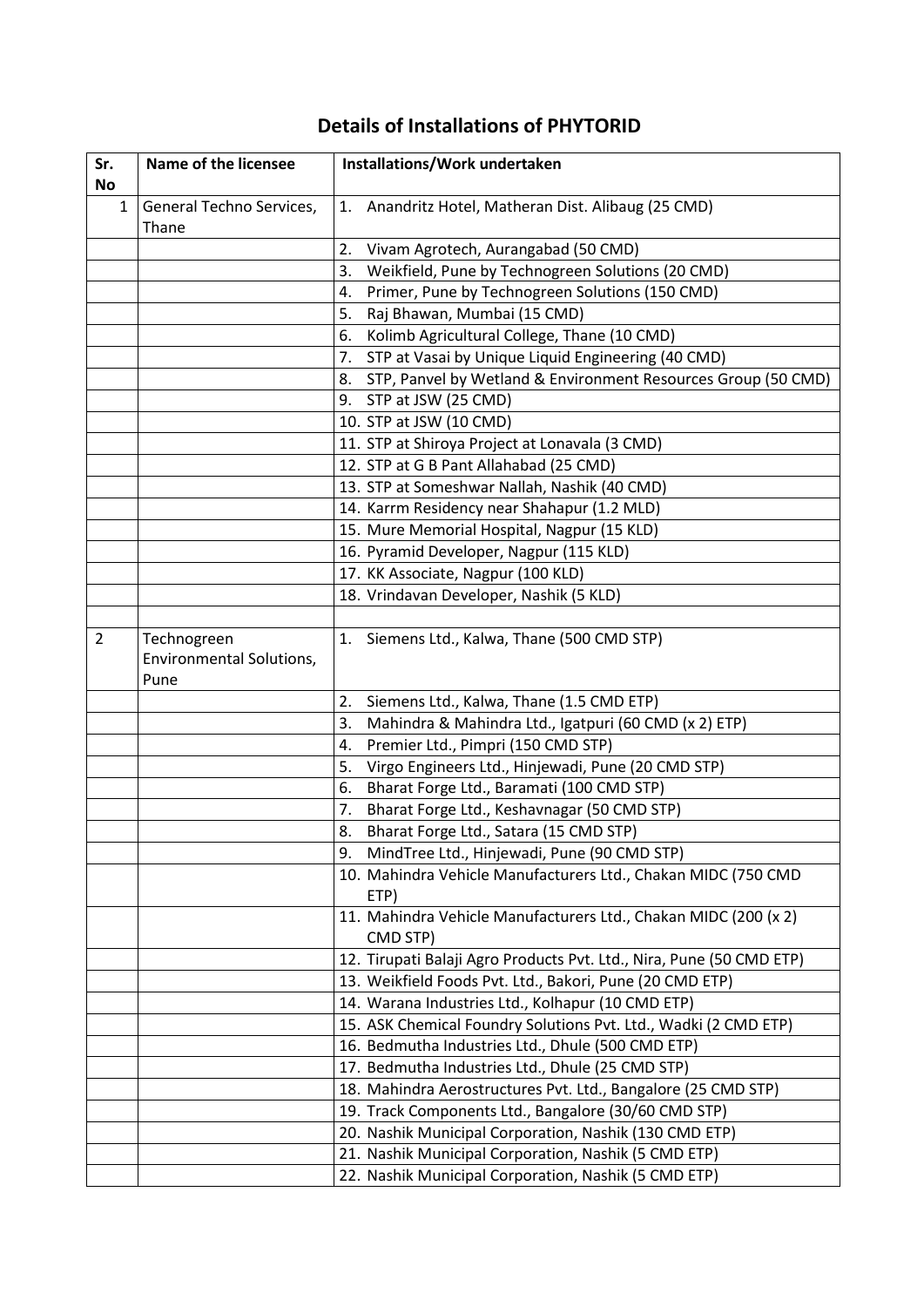| Sr. | Name of the licensee                             | Installations/Work undertaken                                                           |
|-----|--------------------------------------------------|-----------------------------------------------------------------------------------------|
| No  |                                                  |                                                                                         |
|     |                                                  | 23. Mayuresh Realty Pvt. Ltd., Mumbai (30 CMD STP)                                      |
|     |                                                  | 24. Ramsukh Resort & Spa., Mahabaleshwar (30 CMD STP)                                   |
|     |                                                  | 25. Lumax Auto Technologies Ltd., Bangalore (25 CMD STP)                                |
|     |                                                  | 26. Mahindra Gears & Transmissions Pvt. Ltd. (15 CMD STP)                               |
|     |                                                  | 27. Eco Homes Constructions Pvt. Ltd. (200 CMD)                                         |
|     |                                                  | 28. Nashik Municipal Corporation - Someshwar Nalla (40 CMD STP)                         |
|     |                                                  | 29. Sarvo Technologies Ltd. (Ganpati Infrastructure Pvt. Ltd.) (35, 40,<br>140 CMD STP) |
|     |                                                  | 30. East Delhi Municipal Corporation (3 MLD STP)                                        |
|     |                                                  | 31. Tata Housing Development Company Ltd. (52, 26 & 15 CMD STP)                         |
|     |                                                  |                                                                                         |
| 3   | BioUma, Goa                                      | Mhalasa Acoustic Pvt. Ltd. (10 KLD)<br>1.                                               |
|     |                                                  | Curlies Beach Stack (25 KLD)<br>2.                                                      |
|     |                                                  | Parab Developers (25 KLD)<br>3.                                                         |
|     |                                                  | Vrudavan Gardens (300 KLD)<br>4.                                                        |
|     |                                                  | Abhijit Pawaskar Builder (10 KLD)<br>5.                                                 |
|     |                                                  | Krishnand Bandekar Builder (10 KLD)<br>6.                                               |
|     |                                                  | Shetye Enterprises (25 KLD)<br>7.                                                       |
|     |                                                  | Sea Gull by Talak Construction, Margao (10 m <sup>3</sup> )<br>8.                       |
|     |                                                  | Pai Kane, Tuem (10 m <sup>3</sup> )<br>9.                                               |
|     |                                                  | 10. Parab Developers, Kolhapur (25 m <sup>3</sup> )                                     |
|     |                                                  | 11. Vrundavan Gardens, Ponda (120 m <sup>3</sup> )                                      |
|     |                                                  | 12. Department of Education, Porvorim (80 m <sup>3</sup> /day)                          |
|     |                                                  |                                                                                         |
| 4   | <b>Crest Enviro</b><br>Transformation India Pvt. | 1. Prithvi Shelters (285 KLD)                                                           |
|     | Ltd.                                             |                                                                                         |
|     |                                                  | Phaltan Nagar Parishad, Krishna Mandir (10 KLD)<br>2.                                   |
|     |                                                  | 3.<br>Lonar- MJP (500 KLD)                                                              |
|     |                                                  | 4. Training Centre (MITRA)-MJP, Nashik (5 KLD)                                          |
|     |                                                  | Pandit Automotive, Pune (10 KLD)<br>5.                                                  |
|     |                                                  | Pandit Automotive, Karad (10 KLD)<br>6.                                                 |
|     |                                                  | 7. Swapnalok Developers, Phase - I, Nasrapur (50 KLD)                                   |
|     |                                                  | Swapnalok Developers, Phase - II, Nasrapur (50 KLD)<br>8.                               |
|     |                                                  | 9. Swapnalok Developers, Phase - III, Nasrapur (85 KLD)                                 |
|     |                                                  | 10. Swapnalok Developers, Phase - I, Bhor (120 KLD)                                     |
|     |                                                  | 11. Swapnalok Developers, Phase - II, Bhor (50 KLD)                                     |
|     |                                                  | 12. Hem Motors, Satara (10 KLD)                                                         |
|     |                                                  | 13. Smile Stone, Supa (40 KLD)                                                          |
|     |                                                  | 14. Shivaji University, Kolhapur (50 KLD)                                               |
|     |                                                  | 15. Kamat Gandhi Associates, Pune (230 KLD)                                             |
|     |                                                  | 16. Ajanta Enterprises, Pune (650 KLD)                                                  |
|     |                                                  | 17. Victory Landmark, Pune (10 KLD)                                                     |
|     |                                                  | 18. Himgiri Developers, Nagpur (450 KLD)                                                |
|     |                                                  | 19. Dwarka Developers, Nagpur (500 KLD)                                                 |
|     |                                                  | 20. Sable Associates, Pune (410 KLD)                                                    |
|     |                                                  | 21. Venetesh Buildcon, Mundhava (534 KLD)                                               |
|     |                                                  | 22. Venetesh Buildcon, Loni-Kalbhor (230 KLD)                                           |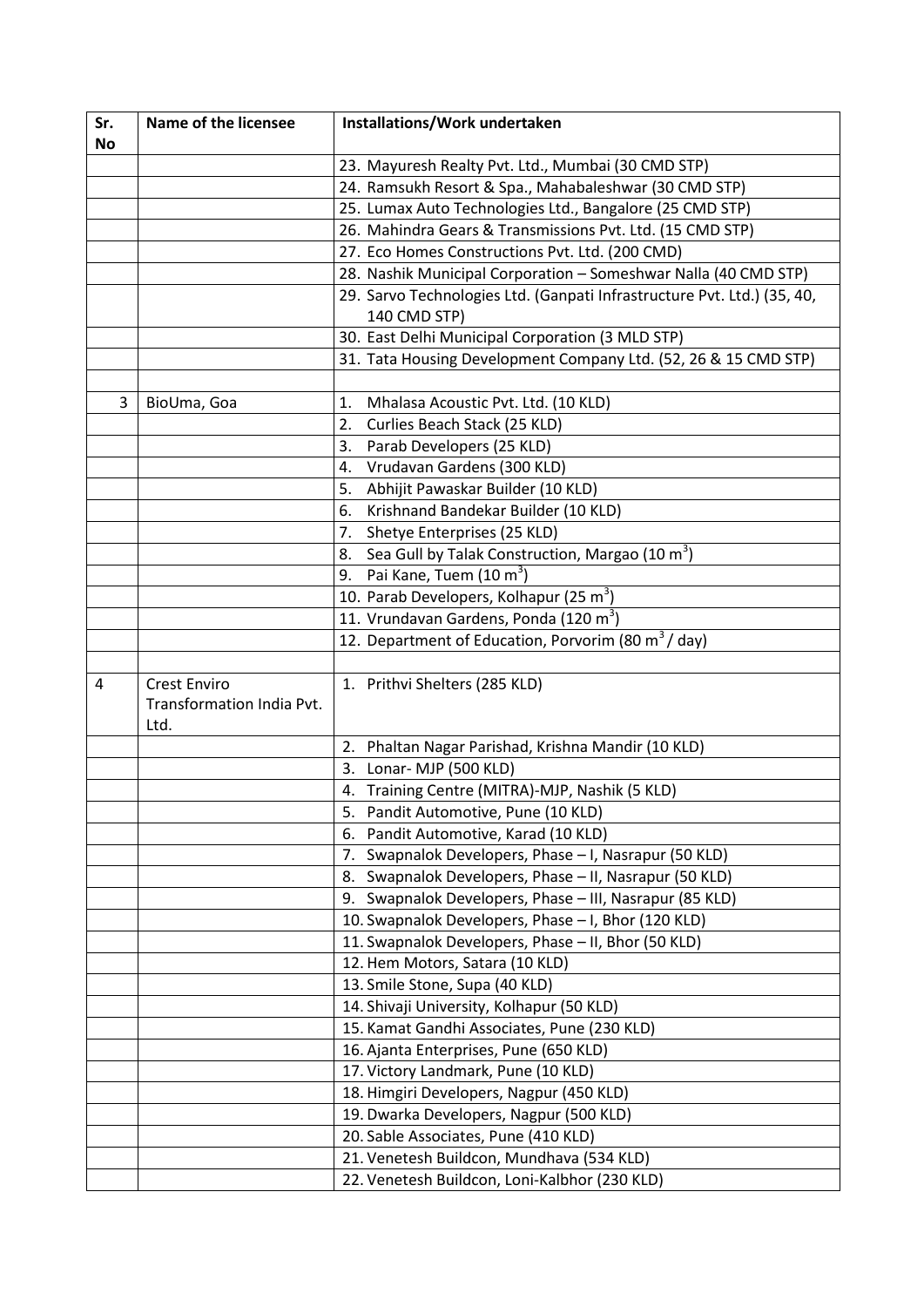| Sr.            | Name of the licensee                                           | Installations/Work undertaken                       |
|----------------|----------------------------------------------------------------|-----------------------------------------------------|
| <b>No</b>      |                                                                |                                                     |
|                |                                                                | 23. Achalpur Municipal Council (100 KLD)            |
|                |                                                                | 24. Shivshakti Promoter & Developers (145 KLD)      |
|                |                                                                | 25. AGN Venture, Pune (175 KLD)                     |
|                |                                                                | 26. Parshwanath Properties, Nandoshi (654 KLD)      |
|                |                                                                | 27. Om Sai Developers, Dhayari (200 KLD)            |
|                |                                                                | 28. Namrata Realty, Kamshet (1300 KLD)              |
|                |                                                                | 29. Vastushree Developers, Mundhava (225 KLD)       |
|                |                                                                | 30. Tirupati Vastu Nirman, Wadhebolhai (300 KLD)    |
|                |                                                                | 31. Western Metals, Bhandgaon (10 KLD)              |
|                |                                                                | 32. Maitri Park, Latur (10 KLD)                     |
|                |                                                                | 33. Cosmos Construction, Ravet (10 KLD)             |
|                |                                                                | 34. Radha Madav Developers, Nagpur (750 KLD)        |
|                |                                                                | 35. Tatvam Construction, Ravet (220 KLD)            |
|                |                                                                | 36. Krishna Builders, Raipur (30 KLD)               |
|                |                                                                | 37. N S Khasnis, Pune (200 KLD)                     |
|                |                                                                | 38. Trimurti Development Company, Pune (130 KLD)    |
|                |                                                                | 39. SMP, Namrata, Rahatani (240 KLD)                |
|                |                                                                | 40. Viraj Profile (50 KLD)                          |
|                |                                                                | 41. B A Consulting Punawale (530 KLD)               |
|                |                                                                | 42. Tushar Properties (115 KLD)                     |
|                |                                                                | 43. Shree Venketesh Realties, Datta Nagar (250 KLD) |
|                |                                                                |                                                     |
| 5              | Quality Sales Agency,<br>Nagpur                                | 1. Ecumenical Sangam- Site Bamhani (2000 Lit)       |
|                |                                                                | 2.<br>Veda Venture - Site Talegaon (175000 Lit)     |
|                |                                                                | 3.<br>Parmar - Site Bhor (50000 Lit)                |
|                |                                                                | Karan Developers (180000 Lit)<br>4.                 |
|                |                                                                | Golden Palms (195000 Lit)<br>5.                     |
|                |                                                                | Vyankatesh (210000 Lit)<br>6.                       |
|                |                                                                |                                                     |
| 6              | Centron Aqua<br>Engineering Pvt. Ltd.,<br>Nagpur               | Nil                                                 |
|                |                                                                |                                                     |
| $\overline{7}$ | S. S. Marketing Co.,<br>Nagpur                                 | Nagar Parishad, Chandur Railway<br>1.               |
|                |                                                                | 2.<br>Nagar Parishad, Daryapur                      |
|                |                                                                | 3.<br>Nagar Parishad, Dhamangaon                    |
|                |                                                                |                                                     |
| 8              | Maharashtra Jeevan<br>Pradhikaran, Mumbai                      | Nil                                                 |
|                |                                                                |                                                     |
| 9              | <b>Petrichor Emerging</b><br>Technologies (India) Pvt.<br>Ltd. | Ansals courtyard, Meerut (50 KLD)<br>1.             |
|                |                                                                | 2.<br>Kaveri Developers, Agra (100 KLD)             |
|                |                                                                | 3.<br>Ansals Palmcourt, Jhansi (5 KLD)              |
|                |                                                                | Sanfran Developers, Jhansi (5 KLD, 76 KLD)<br>4.    |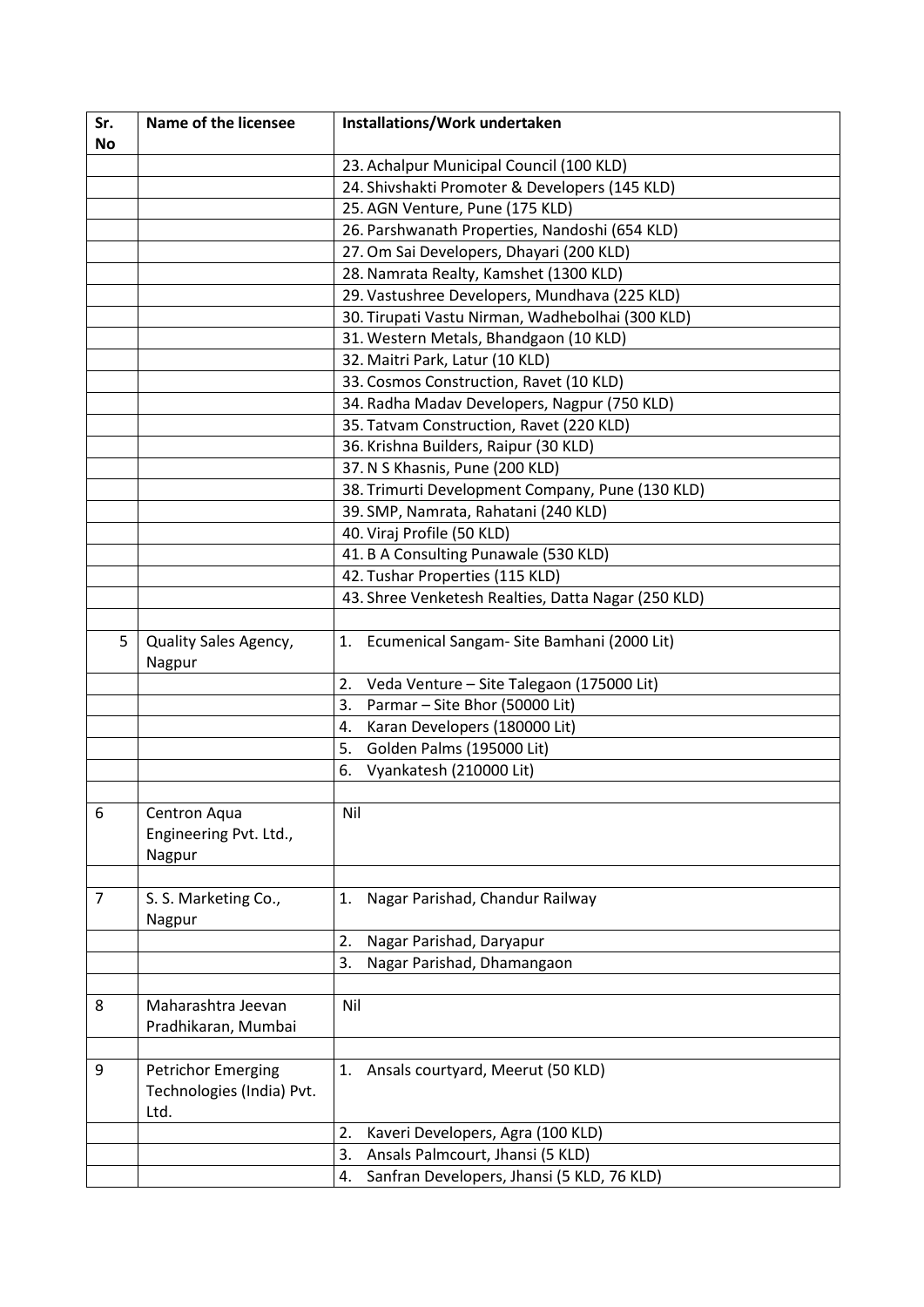| Sr.       | Name of the licensee | Installations/Work undertaken                                  |
|-----------|----------------------|----------------------------------------------------------------|
| <b>No</b> |                      |                                                                |
|           |                      | Shri NRI City, Kanpur (100 KLD)<br>5.                          |
|           |                      | 6.<br>Rudra Developers, Varanasi (100 KLD)                     |
|           |                      | Paramount Developers, Greater Noida (1200 KLD)<br>7.           |
|           |                      | BPTP, Faridabad (50 KLD)<br>8.                                 |
|           |                      | Ansals Town, Alwar (50 KLD)<br>9.                              |
|           |                      | 10. Omaxe City 1, Indore (300 KLD)                             |
|           |                      | 11. Rainbow Drive, Bangalore (250 KLD)                         |
|           |                      | 12. Ele Vana, Essem 18, Bangalore (30 KLD)                     |
|           |                      | 13. Bhoomi Foundation, Bangalore (20 KLD)                      |
|           |                      | 14. Samdareeya Developers, Rewa (50 KLD)                       |
|           |                      | 15. Omaxe, Bahadurgarh (150 KLD)                               |
|           |                      | 16. Omaxe, Baddi (100 KLD)                                     |
|           |                      | 17. GTI, Noida (20 KLD)                                        |
|           |                      | 18. Global landmasters, Panchkula (10 KLD)                     |
|           |                      | 19. SD College, Mohali (30 KLD)                                |
|           |                      | 20. Ansals Housing, Agra (50 KLD)                              |
|           |                      | 21. Ansals Housing, Ghaziabad (100 KLD)                        |
|           |                      | 22. Orchid Villa, Hyderabad (250 KLD)                          |
|           |                      | 23. IIM, Kashipur (345 KLD)                                    |
|           |                      | 24. Universal Group of Institutions, Mohali (70 KLD)           |
|           |                      | 25. Salkanpur Bhopal, MP Tourism (10 KLD)                      |
|           |                      | 26. Jaipuria Sunrise, Ghaziabad (300 KLD)                      |
|           |                      | 27. Saga Habitat, Meerut (300 KLD)                             |
|           |                      | 28. Ambrosia Country, Lalitpur (50 KLD)                        |
|           |                      | 29. Dolphin Developers, Kanpur (100 KLD)                       |
|           |                      | 30. Omega Developers, Lucknow (520 KLD)                        |
|           |                      | 31. Mega Estate, Lucknow (135 KLD)                             |
|           |                      | 32. Omaxe City, Yamunanagar (250 KLD)                          |
|           |                      | 33. Ansals Town, Yamunanagar (50 KLD)                          |
|           |                      | 34. Ansals Bachittra Enclave, Ludhiana (100 KLD)               |
|           |                      | 35. Akme Developers, Ludhiana (250 KLD)                        |
|           |                      | 36. Sai Nesters, Bangalore (60 KLD)                            |
|           |                      | 37. Hosur Road, Bangalore (30 KLD)                             |
|           |                      | 38. Omaxe city, Rohtak (500 KLD)                               |
|           |                      | 39. SRM University, Sonepat (500 KLD)                          |
|           |                      | 40. Lake Project, Lucknow Municipal Corporation (200 KLD)      |
|           |                      | 41. Ananth Nagar, Bangalore (80 KLD)                           |
|           |                      | 42. Amandeep Hospital, Pathankot (75 KLD)                      |
|           |                      | 43. Nurse College, Amritsar (30 KLD)                           |
|           |                      | 44. Ambrosia Country, Lalitpur (50 KLD)                        |
|           |                      | 45. Omaxe City 2, Jhajjar Road, Bahadurgarh (2 Nos of 250 KLD) |
|           |                      | 46. Omaxe City, Bhiwadi (500 KLD)                              |
|           |                      | 47. Omaxe City, Zirakpur, Chandigarh (550 KLD)                 |
|           |                      | 48. KIIT Bhubaneshwar (500 KLD)                                |
|           |                      | 49. CWS, WCL, Coal India, Chandrapur (500 KLD)                 |
|           |                      | 50. Attalika Developers, Lucknow (100 KLD)                     |
|           |                      | 51. Punjab Police Housing (200 KLD)                            |
|           |                      | 52. Surendra Villas, Bhopal (175 KLD)                          |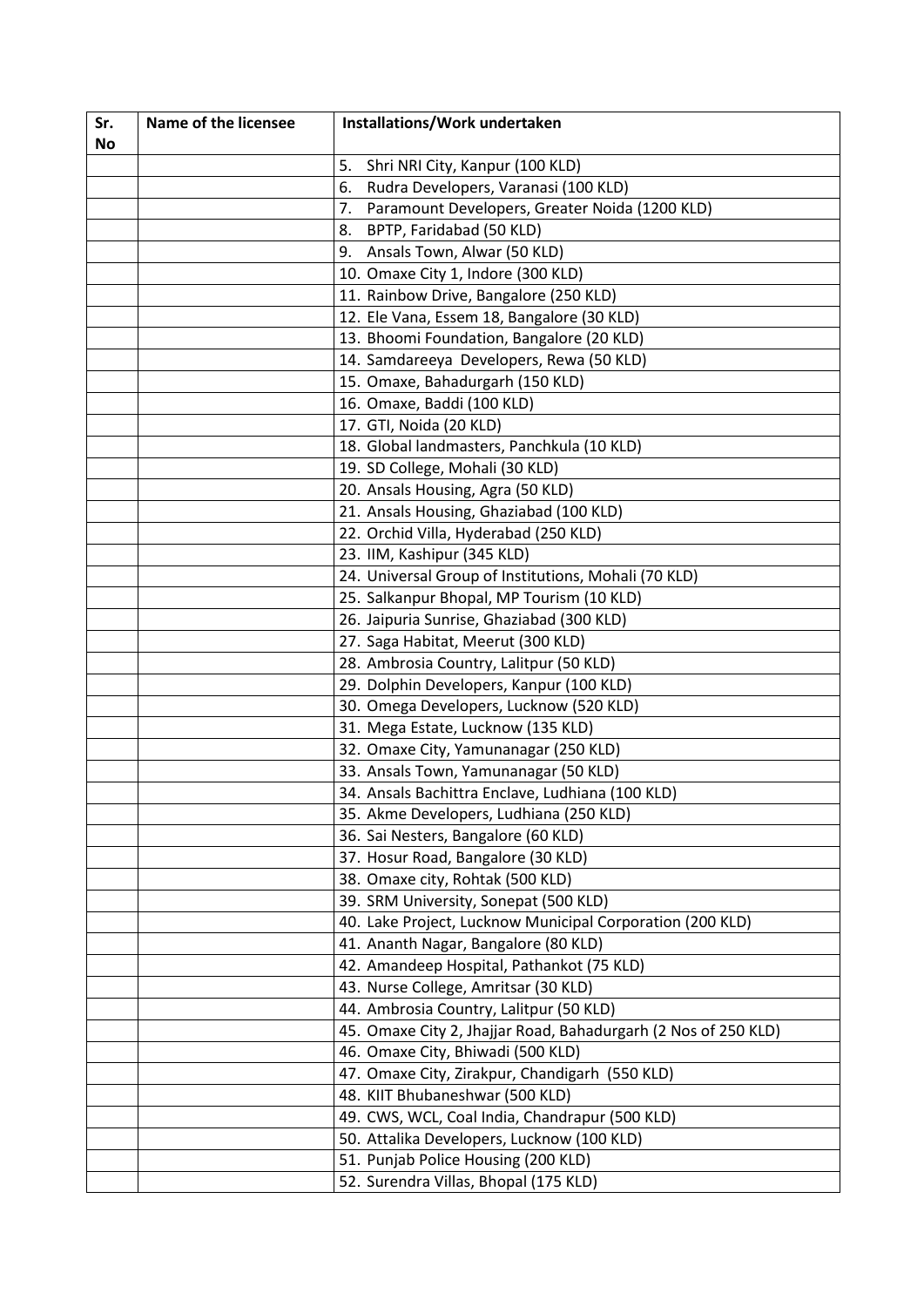| Sr.       | <b>Name of the licensee</b>            | Installations/Work undertaken                                    |
|-----------|----------------------------------------|------------------------------------------------------------------|
| <b>No</b> |                                        |                                                                  |
|           |                                        | 53. Drishti Builder, Bhopal (125 KLD)                            |
|           |                                        | 54. Tribhuvan Infra, Bhopal (100 KLD)                            |
|           |                                        | 55. Prakriti Builders, Bhopal (80 KLD)                           |
|           |                                        | 56. PHD, Sambalpur (200 KLD)                                     |
|           |                                        | 57. Hazratpur, Rampur (100 KLD)                                  |
|           |                                        | 58. Panwariya, Rampur (500 KLD)                                  |
|           |                                        | 59. Hussainabad, Jaunpur (100 KLD)                               |
|           |                                        | 60. Degree College Lucknow (200 KLD)                             |
|           |                                        | 61. Sanfran Ashok Valley, Jhansi (500 KLD)                       |
|           |                                        |                                                                  |
| 10        | MM ENVIRO Projects Pvt.<br>Ltd, Nagpur | Nil                                                              |
|           |                                        |                                                                  |
| 11        | Alaknanda Technologies,<br>Mumbai      | National College, Bandra, Mumbai (5 CMD)<br>1.                   |
|           |                                        | WAPCOS Ltd., New Delhi (15 CMD)<br>2.                            |
|           |                                        | Eiffel City, Chakan, Pune (180 & 75 CMD)<br>3.                   |
|           |                                        | Sanjay Gandhi Biological Park, Patna (25 CMD)<br>4.              |
|           |                                        | Army Institute of Technology, Khadki, Pune (200 CMD)<br>5.       |
|           |                                        | Aakar Developers, Kudal (20 CMD)<br>6.                           |
|           |                                        | 7.<br>Sanvo Resorts, Panvel (15 CMD)                             |
|           |                                        | K. J. Somaiya College, Vidyavihar, Mumbai (5 CMD)<br>8.          |
|           |                                        | Off Beat Tech Park LLP, Shahapur (3 plants of 60 CMD each)<br>9. |
|           |                                        |                                                                  |
| 12        | S M Polymers, Thane                    | Nil                                                              |
|           |                                        |                                                                  |
| 13        | Devi Agencies,                         | Nil                                                              |
|           | Aurangabad                             |                                                                  |
|           |                                        |                                                                  |
| 14        | Ecologique Science                     | Bhramapuri (18 + 70 + 347 cum)<br>1.                             |
|           | Technik (India) Private                |                                                                  |
|           | Limited, Nagpur                        |                                                                  |
|           |                                        | 2.<br>Bhilai, Kosa Nallah Durg (250 cum)                         |
|           |                                        | Sunita Developers, Raipur (65 cum)<br>3.                         |
|           |                                        | Lata Mangeshkar, Nagpur (1000 cum)<br>4.                         |
|           |                                        | Achievers School, Nagpur (90 cum)<br>5.                          |
|           |                                        | Welspun, Anjar, Gujrat (450 cum)<br>6.                           |
|           |                                        | Shalimar Swaym, Mumbai (330 cum)<br>7.                           |
|           |                                        | Kodoli (1000+150 cum)<br>8.                                      |
|           |                                        | Shiroli (850+250 cum)<br>9.                                      |
|           |                                        | 10. Jamkhed (500+600 cum)                                        |
|           |                                        | 11. Shevgaon (1000 cum)                                          |
|           |                                        | 12. Hiwarkhed (550 cum)                                          |
|           |                                        | 13. Varangaon (600 cum)                                          |
|           |                                        | 14. VIL Sonegaon, Nagpur (300 cum)                               |
|           |                                        | 15. Dhorka (75 cum)                                              |
|           |                                        | 16. Tide Technocrats, Bangalore (15 cum)                         |
|           |                                        | 17. STI Sanoh, Dewas (30 cum)                                    |